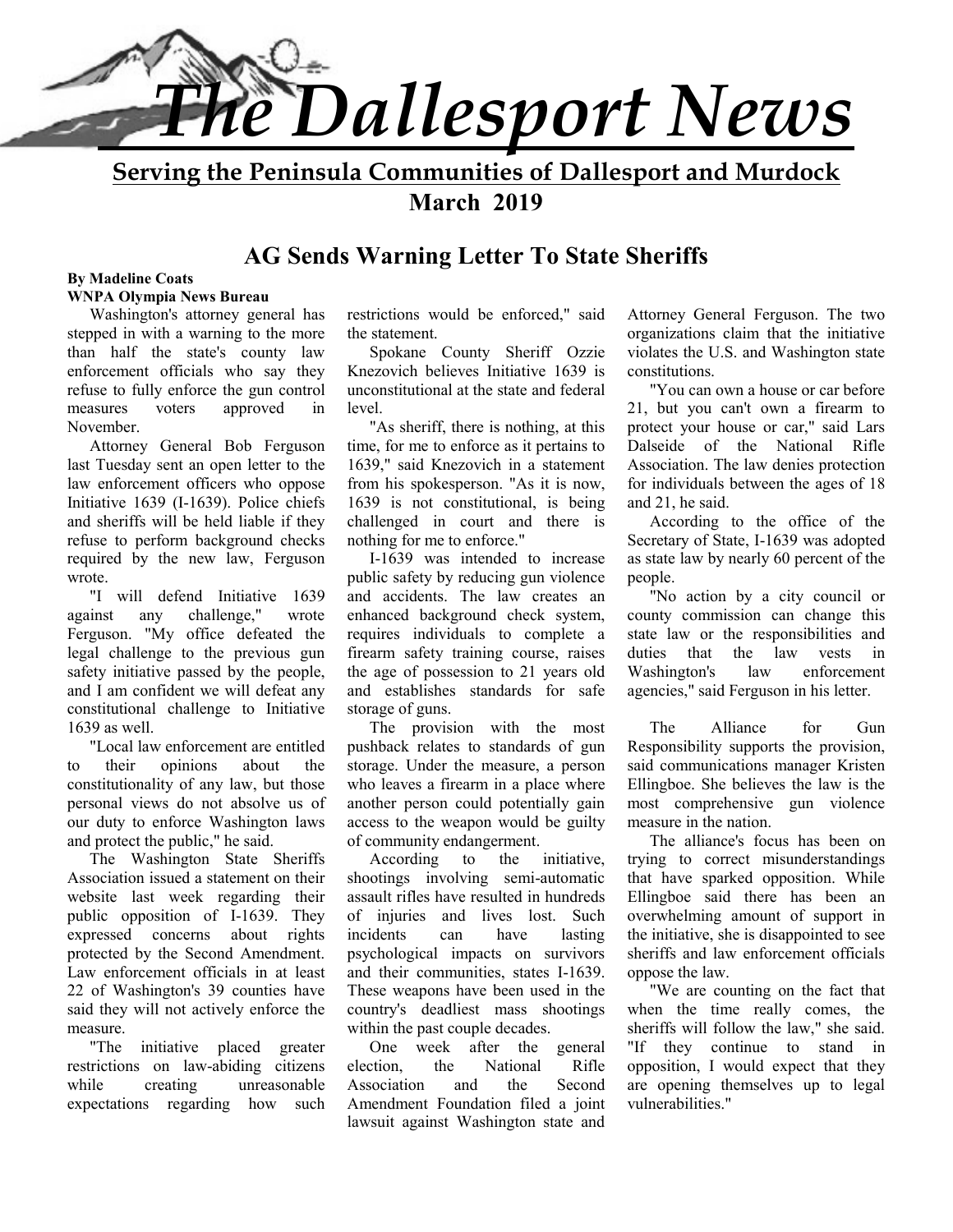#### **Book Report By Judy Bane "Past Tense" by Lee Child**

Jack Reacher plans to follow the autumn sun on an epic road trip across America, from Maine to California. He doesn't get far. On a country road deep in the New England woods, he sees a sign to a place he has never been - the town where his father was born. He thinks, what's one extra day? He takes the detour.

At the very same moment, close by, a car breaks down. Two young Canadians are trying to get to New York City to sell a treasure. They're stranded at a lonely motel in the middle of nowhere. It's a strange place ... but it's all there is.

 The next morning in the city clerk's office, Reacher asks about the old family home. He's told no one named Reacher ever lived in that town. He knows his father never went back. Now he wonders, was he ever there in the first place?

So begins another nail-biting,<br>renaline-fuelled adventure for adrenaline-fuelled adventure for Reacher. The present can be tense, but the past can be worse. That's for damn sure.

Waterstones have been following the nail-biting exploits of Jack Reacher since he first loped into town in Killing Floor in 1997, a striking figure standing at 6ft5 all dirty-blond hair, with a chip on his shoulder and a lethal ability. His creator Lee Child lays claim to the fact that every second somewhere in the world somebody buys one of his novels.

He starts every new novel on the same date, the 1st September and has managed to keep fans coming back for more every time, he says of thrillerwriting 'It's the only real genre and all the other stuff has grown on the side of it like barnacles'.

One of my favorite characters - Jack Reacher! I hope you get a chance to dive into a Reacher book, you won't want to come for air before the end.

#### **Klindt's Community Book Club March 10, 6:30 PM - 8:00 PM**

http://www.lindtsbooks.com

Join us to discuss Being There by Jerzy Kosinski. Klindt's Community Book Club is free and open to all readers anyone with an interest in books is invited! Our reading group gathers at Klindt's Bookstore at 6:30pm on the second Sunday of each month for staffled book discussion. We provide snacks and beverages and offer a discount on each month's book selection. Call or email to let us know you're coming so we have plenty of chairs and snacks. Klindt's Booksellers The Dalles

#### **Poet Clemens Starck**

March 8, 5:00 PM - 6:30 PM http://www.klindtsbooks.com Klindt's Booksellers is excited to welcome Oregon Book Award winner Clemens Starck for a reading and book signing to celebrate his new release, Cathedrals and Parking Lots. Klindt's Booksellers Free Event

#### **Visit Museums And Attractions Free With Your Library Card**

The FVRLibraries Experience Pass allows you to visit local attractions at no cost - just by having a library card. Find out how to reserve passes to Lan Su Chinese Garden, Columbia Gorge Interpretive Center, Clark County<br>Historical Museum, and Maryhill Historical Museum, Museum of Art (opening for the 2019 season in March.)

https://www.fvrl.org/experience-pass

**Friends of White Salmon Valley Community Library Book Sale March 14, 2019 5:00pm - 7:00pm March 16, 2019 10:00am - 5:00pm March 17, 2019 12:00pm - 2:00pm**  Find great deals while supporting library programs through the Friends of the Library. Bag Sale \$1 per bag---bring your own bags! White Salmon Valley Community Library 77 NE Wauna Avenue White Salmon, WA 509-493-1132

#### **Revolutionary Reads: Film and Discussion of "Everything's Under Control" March 18 & 20 6-9 pm**

Goldendale Community Library 131 W Burgen St Goldendale, WA 98620 509-773-4487 Join us for the documentary film *Everything's Under Control - Surveillance, Privacy and Security in a Digital World* followed by a discussion. In this film, issues of privacy and surveillance are questioned with a global perspective. Facebook, Amazon, and Google provide us with around-the-clock access to the convenience of the digital world. Surveillance cameras on the streets take care of our security. But who actually collects our fingerprints, iris scans, online shopping preferences, and social media postings? Don't we care about our privacy anymore? In his unique, charming, and curious way, filmmaker Werner Boote travels around the world (USA, UK, China, Hong Kong, Austria, Cuba) to explore the "brave new world" of total control. This program is part of FVRLibraries' Revolutionary Reads series.

Library events and programs are open to the public and provided at no cost. Special accommodations may be requested using our Accommodation Request Form up to 15 days prior to the event.

#### **Personalized Adult Computer Session March 21st, 1:00pm - 5:00pm**

Call the library to reserve your spot for a<br>personalized 30-minute computer personalized instruction, available every third Thursday of the month. **Note** Library events and programs are open to the public and provided at no cost. **Goldendale Community Library** 131 W Burgen St Goldendale, WA 509-773- 4487

**Klindt's Bookstore** 541-296-3355 315 E. 2nd Street, The Dalles Hours: Mon. – Sat. 8:00 am– 6:00 pm Sundays 11:00 am - 4:00 pm **The Dalles/Wasco County Public Library** 541-296-2815 wascocountylibrary.com 722 Court Street, The Dalles **HOURS:**  Monday-Thursday 10 a.m. to 8:30 p.m. Saturday: 10 a.m. to 5 p.m. Closed Sunday *\*FREE wireless Internet access* inside the library and on library grounds. **White Salmon Valley Community Library** 509-493-1132 - Town & Country Sq. White Salmon Open Tuesdays 10:00 am - 8:00 pm

Wed.-Sat. 10:00 am - 6:00 pm  *\*FREE wireless Internet access*  **Goldendale Community Library** 

(509) 773-4487 131 West Burgen Street Goldendale, Open M Tu Th F Sat 10am-6:00pm and 10 to 8 on Wednesdays

**Bookmobile**  Fort Vancouver Regional Library 1-888-546- 2707



The Library Bookmobile Fall - Winter Schedule **Wednesdays March 6th. & 20th .**  Lyle Market.....9:45 – 10:15

Lyle High School….10:25- 12:30 Dallesport Church of Christ…1:45–3:00

 A map of all FVRLibraries' bookmobile stops as well as printable schedules can be found at http://www.fvrl.org/bookmobiles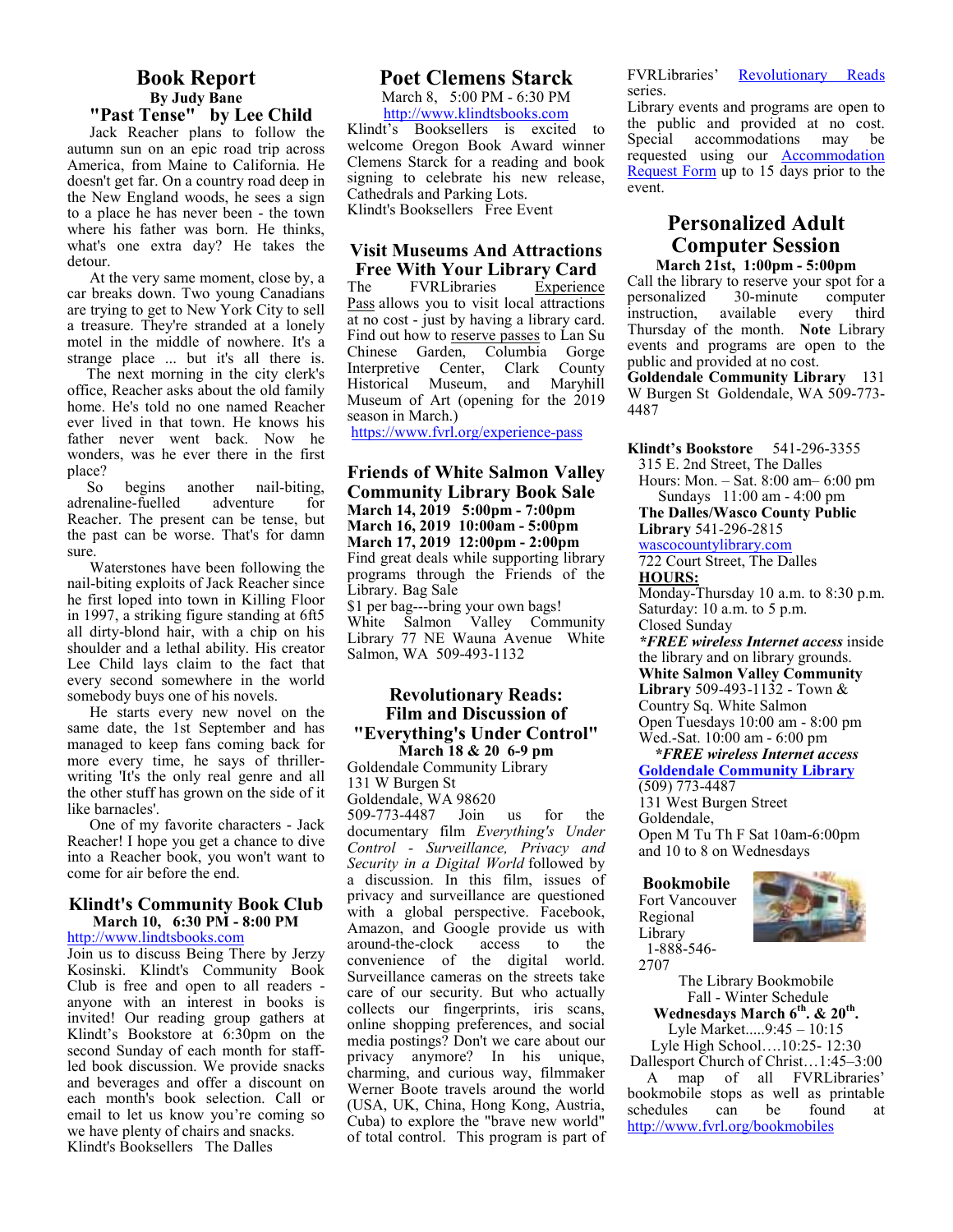## **Community Council Corner**

By Caleb Hotchkiss The February Dallesport-Murdock

Community Council meeting originally<br>scheduled for 14 February, was scheduled for  $14$  February, cancelled due to weather. The next meeting of the Dallesport-

Murdock Community Council is **March 14th, 7:00 PM**, at the Community Center on 6th Ave.

 Upcoming speakers include the Port Authority and Marty Hudson of the Klickitat County Weed Control Board Office.

#### **Life Flight Network April 8th, 2019 6pm**

Join us for a fun and informative evening. MCMC Board Room in main hospital.

**6:00pm - Dinner** provided by Life Flight Network

**6:30pm - Case review** with Dr. Burnham. To include: Trauma, including Sherman County MCI, Adult Medical: CVA Reviewing the new CVA protocol, so bring your questions!

Options for remote call-in.

RSVP today: VWalco@LifeFlight.org

# **Dallesport Water Dist.**

P.O. Box 131 Dallesport, WA 98617 If you have any questions regarding your water system, please feel free to contact. Lane Goodenough, District Manager 541- 980-6756 dwdmanager@gmail.com or

Austin Wilson, DWD Clerk 541-980- 6514,or dallesportwater@gmail.com

Clerks office hours: 8:00am to 1:00pm Monday thru Thursday. **Monthly meetings are held on the 2nd Wednesday of every month at 6:00pm at the Dallesport Community Center.** 

## **K.C.F.D. #6 Dallesport/Murdock Fire Dept. Breakfast March 16th. 7-10 am Dallesport fire station All proceeds go to the Dallesport Fire Department Building Fund….. Biscuits and gravy… or Pancakes Coffee & Juice… \$5.00 per Person**

# **Thank You Voters**

Dear Neighbors,

I want to convey my deepest thanks to our voters for maintaining your history of support for your local schools. Lyle School District's replacement levy is passing with over 70 percent of voters in favor and we are hopeful this trend will continue as the county auditor finalizes the count.

Children are our future, and you have shown that you care deeply about them and support the quality of the community you call home. Our students and staff aren't the only ones to benefit from this measure. Strong, vibrant schools are the heart of strong, vibrant communities.

This election has been one for the record books, preceded by a perfect storm of school funding changes at the state level that nature tried to top this past week. With your help – and that of our state legislature – Lyle School District will weather the current storm and continue to provide a quality education for our youth.

Again, thank you.

Superintendent Ann Varkados, Ed.D.

# **Home Energy Assistance**

No one should be forced to choose between paying for food and paying for heat during the cold winter months. If you or someone you know is having trouble paying their utility bills, WGAP can help.

Home Energy Assistance is available to low-income families, disabled individuals, seniors on low and fixed incomes, and residents that are in danger of losing their heat source. Assistance can be provided for almost any heating source, including electricity, natural gas, propane, and wood.

**WGAP's Weatherization Program** is designed to make low income homes more energy efficient to create a comfortable, warm, and livable atmosphere. The program provides Energy Efficient Audits, air and draft sealing, duct system and furnace repair or replacement, bath fan replacement, and whole house insulation. Conservation education and information provided by WGAP helps homeowners reduce their home energy needs, thereby reducing annual heating and cooling bills.

#### **Home Energy Assistance**

Call the WGAP Main Office: (509) 493- 2662 | Toll Free: (800) 755-1192

# **County To Use New Ballot Counting System**

When Klickitat County voters send in their next mail-in ballots, counting will be handled by the new Verity® Voting system from Hart InterCivic, an Austin-based election solutions innovator that partners with state and local governments to make voting by mail secure and transparent.

"We're looking forward continuing our journey with Hart," says County Auditor Brenda Sorensen, who has more than 40 years' experience working in elections and 13 years serving Klickitat County. Sorenson has worked with Hart in Klickitat County since 2007 and at another jurisdiction before then. "They are there whenever we need them," she states. "Their technical support is everything we expect, and we are confident because of our history with them. They have great customer service." Election Administrator Brandie Sullivan agreed,<br>calling Hart's customer support calling Hart's customer support "amazing."

In replacing its older equipment, the county weighed several factors. "We saw demonstrations, went to the election conference and talked with other users," Sorenson says. "We like Verity's ease of use and security features. ADA accessibility and ease of programming for election staff were also important considerations."

"Klickitat County has chosen the most efficient and trustworthy scanning system on the market," said Phillip Braithwaite, President and CEO of Hart InterCivic in a press statement, "and we appreciate their confidence. We are pleased to see another Washington county choose Verity." Federally and state certified since 2015, Verity is in use in numerous jurisdictions throughout the<br>U.S. Braithwaite expects more U.S. Braithwaite expects more announcements as a growing number of counties choose Verity over other options.

Sorensen suggests that those counties considering new election systems look hard at security and election integrity features. "Check out customer support reviews, technical support reviews and usability features," she suggests. "Those are the factors we compared."

Sorenson will begin acceptance testing and training in late February and may use Verity as early as April if a special election is called. Otherwise, she expects to debut the system in August.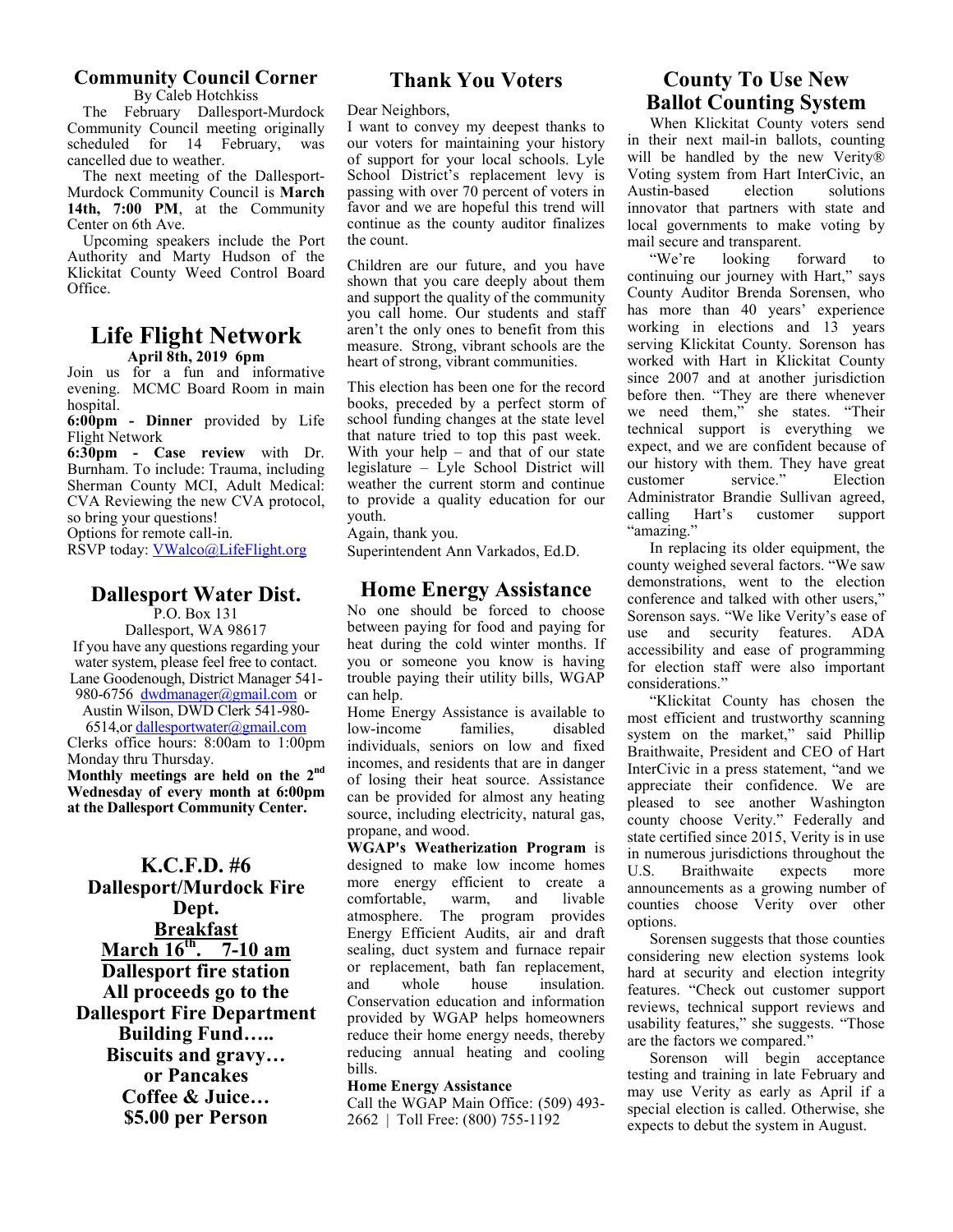#### **Lyle Schools Immunization Rates Good; Staff On Guard Against Measles**

The large measles outbreak in Clark doctors' offices and to bring the health immunity, being too young, being and the numbers of patients grow daily. Here in the Gorge, due to our proximity to needed it. Vancouver and the extremely contagious nature of measles, health care providers and schools are on the lookout for anyone displaying symptoms.

Lyle School District has recently completed a review of its students' immunization records. Early in the fall, the school office lacked immunization records for over 70 students. School health nurse Julianne Smith and office important learning. manager Jennifer Machado worked with families to get health records from can't be immunized (due to poor Washington State Department of Health

needed it. Currently, fewer than 10 all-important "herd immunity." students are still without immunization What about adults? records on file.

This is important because:

 Students without records would be assumed to not be vaccinated. They would have to be excluded from school if we had a case of measles.

students will be able to be here for

We know that children and adults who Clark County Health Department

County is spreading to other communities department to school to provide the pregnant) benefit from the immunization TDAP immunization to students who status of those around them. This is the

 Instead of missing school, these required to stay home until we could People born before 1957 are assumed to be immune to measles; adults working in a school and born in 1957 and later must be able to show they have been immunized or have immunity (through a blood test). Otherwise, they too will be control any measles outbreak.

Find more information:

# **From Pioneer Drugstore to Community Icon: The Waldron Brother's Drugstore, The Dalles, OR.**

Join us in welcoming local resident Eric Gleason as he presents "From Pioneer Drugstore to Community Icon: The Waldron Brother's Drugstore, The Dalles, OR." **Friday, March 1.** Dinner starts at 6 pm with the program starting at 7 pm. Cost for the dinner and the program is \$15.00 and the program only is \$5.00. The dinner menu is meatloaf, gourmet macaroni and cheese with garden salad, bread and dessert. Beer and wine are available for purchase.

Eric's narrative will lay out a brief history of the early development of The Dalles and will intertwine the story of the building of the Waldron Brother's Drugstore and the lives of its builders and owners over the years. Eric will also go into the plans for the next chapter of the building.

Mr. Gleason grew up in Boring, Oregon, and attended Mt. Hood Community College and studied anthropology at Washington State University in Pullman, Washington.

In 1989, he and Jacqueline Cheung moved to The Dalles after buying Alf Wernmark's old house on Case Street. They became increasingly interested in the history and development of The Dalles and joined some of the numerous local Historical groups. They eventually purchased the old Chinese Building on 1st Street and have been working to fix it up. Their time on 1st Street lead to curiosity about the nearby Waldron Brother's Drugstore and its history, and their efforts to help preserve it for future generations**.** 

. Please purchase tickets by February 27 by calling 541.296.8600 #201 **Columbia Gorge Discovery Center & Museum 5000** Discovery Drive, The Dalles, OR



#### **HIGH VOLTAGE – BPA & the HVDC Test Center 1963-2017**

On **Friday March 8**, please join us in welcoming Libby Burke, archivist at the Bonneville Power Administration Library. as she presents an exclusive presentation about our new exhibit **High Voltage – BPA & the HVDC Test Center 1963-2017**. The exhibit opens on Saturday, March 9 and will run through the end of May. Libby last visited the Columbia Gorge Discovery Center & Museum in June of 2017, when she and folksinger Bill Murlin presented *"Get Me A Folksinger!" Woody Guthrie & the BPA*. On March 8, she will return to give a program about the test center built near the Big Eddy substation in 1963 and was demolished in 2017.

The talk will feature historical photos and film. Libby has curated two sets of BPA historical films, with a third set coming this year. She has worked nearly 20 years in archives at the University of Washington Libraries Special Collections, the National Archives and Records Administration in Seattle, and the Lyman Museum and Mission House in Hilo, Hawaii. She has been at BPA's Library in Portland since 2012, and we are thrilled to have her back to the Columbia Gorge Discovery Center & Museum to introduce another innovative aspect of the history of carbon-free electrical transmission innovation in the Northwest.

The dinner and program together are \$18 with the program only costing just \$5. The menu for the dinner is eggplant and chicken parmesan, garden salad, bread and dessert. Beer and wine are available for purchase. Please purchase your tickets by March 6 by calling 541.296.8600 #201 as seating is limited.

**Columbia Gorge Discovery Center & Museum** 5000 Discovery Drive, The Dalles, Oregon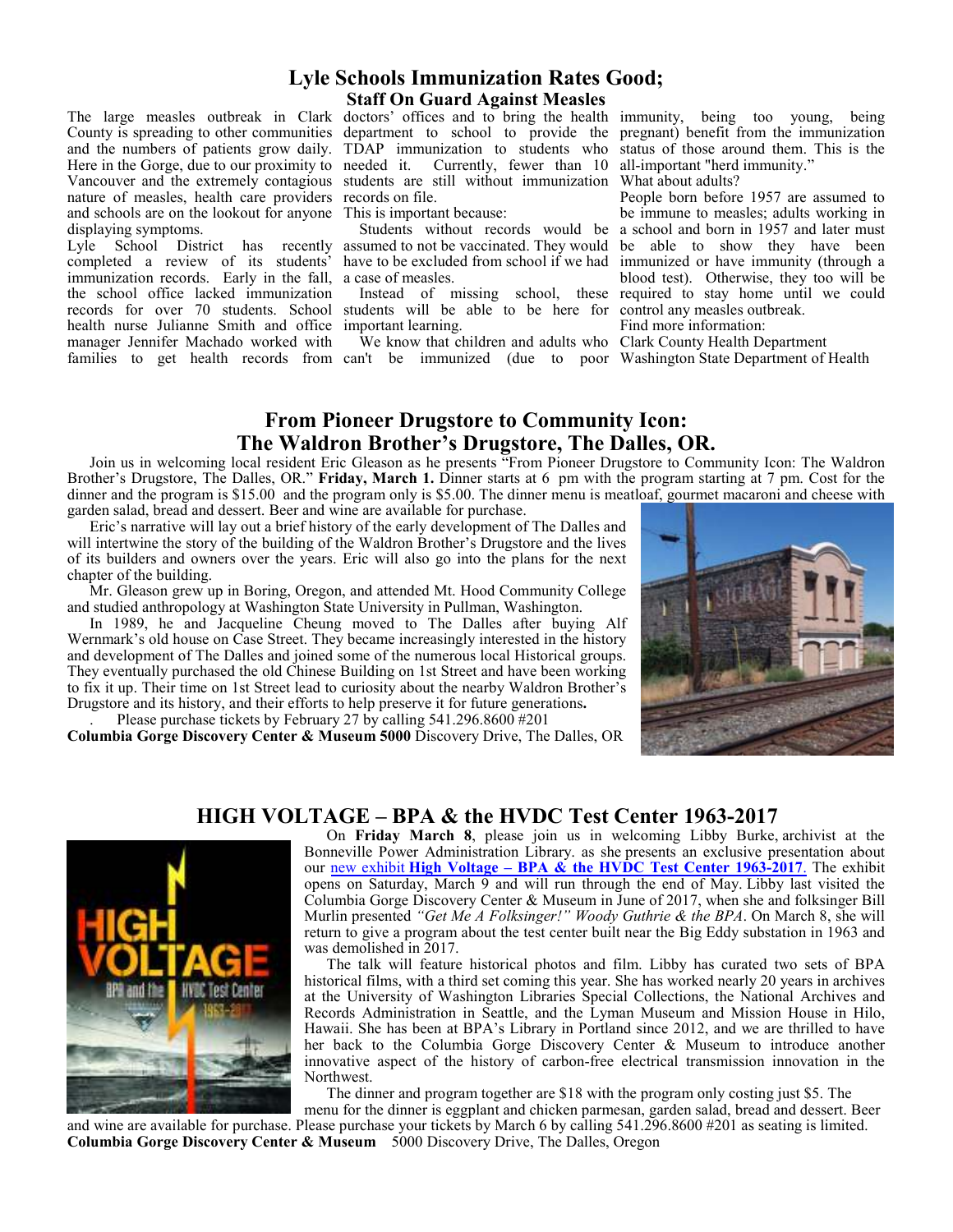

For the latest information on Lyle School District, visit the website for the school district.

**http://www.lyleschools.org**

#### **Lyle High School Pioneers Rural Running Start Program**

Over the past two years, Running Start students from Lyle High School and their staff advisor, Cynnamon Hawkins, have quietly pioneered a model Running Start program for rural high schools.

Running Start students at computer in Lyle school library Running Start is a long-standing program approved by the Washington legislature that provides academically motivated students an opportunity to take college courses as part of their high school education. Both high school and college credits can be earned for the completed courses. Some students graduate from high school with two years of college and an associate's degree already completed – tuition free.

Typically, students who participate take the courses on their local community college campus. In past years, Lyle students attended classes on the Mid-Columbia Community College campus in The Dalles and Hood River. A lack of public transportation or access to a car made it difficult for many to attend regularly, and credits earned in Oregon didn't always transfer cleanly to the students' Washington college transcripts, Hawkins explained during a presentation to the Lyle School District Board of Directors January 23.

"I'm proud of the program Cynnamon Hawkins has nurtured here in Lyle," Superintendent Ann Varkados, Ed.D, said. "It provides the students independence but there's plenty of support when needed."

Hawkins approached Clark College in Vancouver about setting up an online Running Start program on the Lyle campus at the start of the 2017-2018 school year, and the college responded enthusiastically.

Now in its second year, 13 high school students are enrolled. Three participate part-time, while 10 are taking all of their courses online through Running Start.

Many students do the work online in the Lyle High School library while others are primarily home-based. Every student is required to be on campus on Wednesdays to meet with Hawkins. If a student is letting work slide or struggling to understand coursework, they work with Hawkins to get back on track.

Hawkins shared that three of this year's seniors are all on track to earn their Associate of Arts from Clark College along with their high school diploma this spring. They are joined by a 2018 graduate who has stayed in the area, but is working toward her college diploma by paying tuition and doing the work remotely here, with support from Hawkins.

Five of Lyle's Running Start students made the Vice Presidents' list this fall, which requires they carry a full course load and earning a 3.75 GPA or higher. Senior Sydney Rains, who earned a 4.0 in her Running Start classes, was not on the VP list, but only because she doesn't carry a full course load with the college.

Students who attended the board meeting with Hawkins shared that participating in the program helped sharpen their skills in time management, organization, and personal responsibility.

Running Start students in Lyle School library Participating in Running Start offers other advantages to students.<br>2018 graduate Phoenix Dorsey 2018 graduate Phoenix participated part-time, but it was enough to show scholarship and financial aid officers that he was capable of success in college courses. While funds are usually withheld until the student has completed his or her first semester of college successfully, Phoenix's scholarship money was made available to him in the fall for his first semester on campus. He says he also found that his familiarity with Canvas, a software used on college<br>campuses for collaboration with collaboration colleagues and instructors, gave him greater confidence when he arrived on the Evergreen campus.

Hawkins noted that Running Start gives many of our more academically successful students a program that challenges them, as well as providing access to classes the district couldn't otherwise offer.

Participants in the program can access classes at other community colleges, as well as Clark College. Two students are taking part in a class at Lower Columbia College in Longview.

Clark College was so pleased with the way the on-site Running Start program has rolled out on Lyle's campus that they are marketing the idea to other rural high schools.

**(Klickitat, Lyle Against Substance Abuse Coalition) March 20th . 5 - 6:30 pm Meets the 3rd Wed of each month. Alternates between Klickitat and Lyle**

> **The Library Bookmobile--- Fall - Winter Schedule Wednesdays March 6th. & 20th . Lyle Market.....9:45 – 10:15 Lyle High School 10:25- 12:30 Dallesport Church of Christ.....1:45–3:00**

**Dallesport PTO Meeting Tue, March 5th. 2:45pm – 3:45pm Monthly on the first Tuesday School Board meetings will be held @ 6pm on the fourth Wednesday March 27, 2019**

 *Support your school and attend a meeting.* 

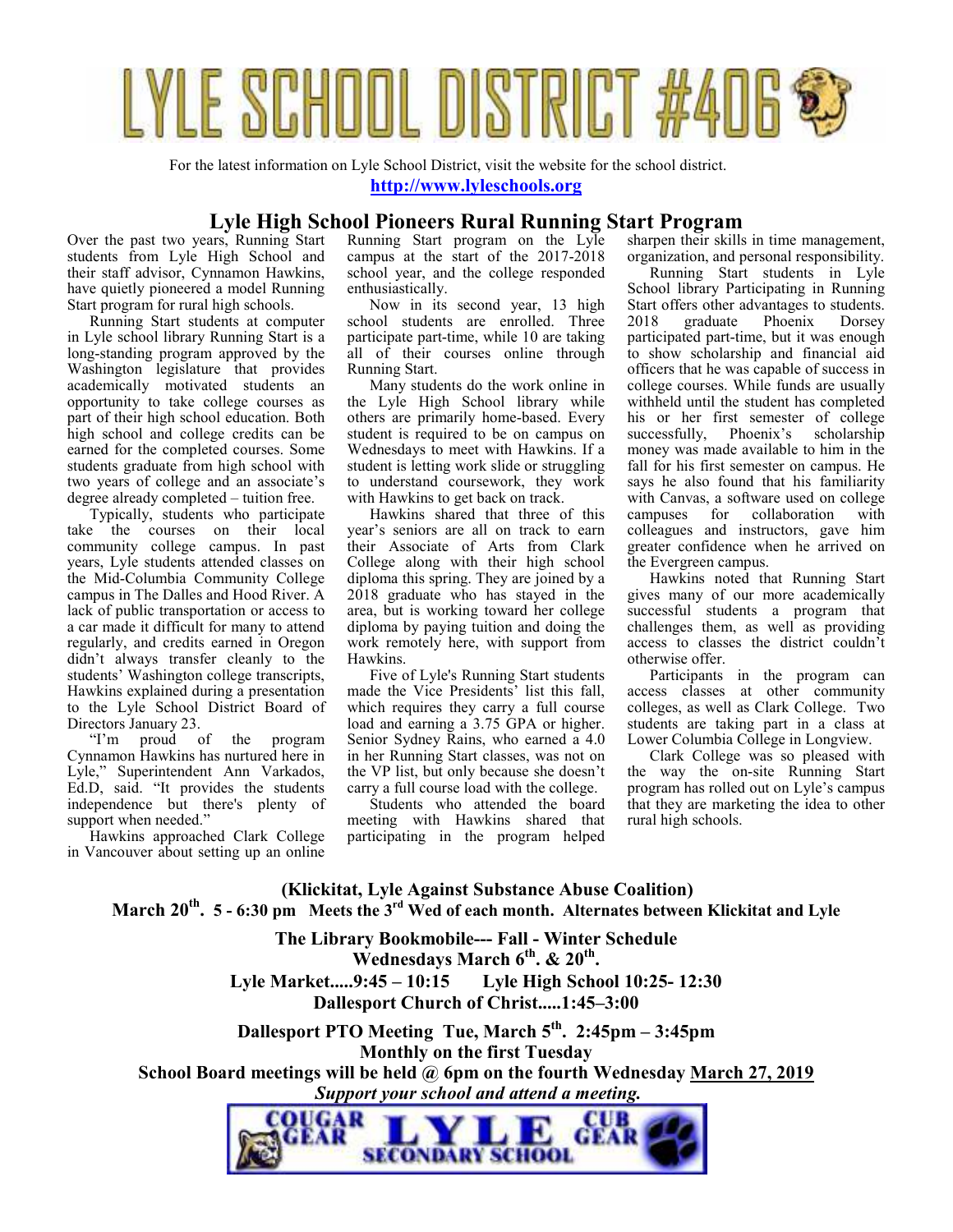## **AARP Tax Assistance**

**FREE** tax assistance will be available for residents of Klickitat County through the Tax Aide Program, sponsored by AARP Foundation in cooperation with IRS. Taxpayers need to bring: Income statements, W2 forms; Interest and Dividend forms 1099-Int and 1099-Div; 1099-Misc; 1099-R Pension; 1099-G Unemployment; Form SSA 1099 Social Security, etc. Photo ID and proof of Social Security numbers for everyone listed on the return. Husband & wives filing jointly MUST both be present unless due to disability. Assistance is available to persons of all ages with low to moderate income and those who qualify for Earned Income credit. Volunteer counselors are trained by IRS certified instructors and will be at the following locations:

#### **Goldendale Grange Hall**

228 E Darland Street.

AARP Tax Aid appointments will be on Fridays and Saturdays starting Feb. 1st. through April  $13<sup>th</sup>$ . from 9am to 12-noon. You must call Senior Services at 773- 3757 to make an appointment.

#### **White Salmon Pioneer Center**

501 NE Washington Street.

AARP Tax Aid appointments will be on Tuesdays, beginning February  $5<sup>th</sup>$ . 9am to Noon. You must call Senior Services at 493-3068 to make an appointment.

#### **Mid Columbia Senior Center**

1112 W 9th St, The Dalles FR: 2:00 PM - 6:00 PM SA: 9:00 AM - 1:00 PM

# **Cooking Demonstrations Blue Zones Project**

**March** (see dates below) 5:30 PM - 5:30 PM

http://oregon.bluezonesproject.com

Still working on your skills in the kitchen? We've got you covered! Join us for a series of cooking demonstrations to learn more about cooking healthy food for large groups and staying within your budget.

Mid-Columbia Senior Center 1112 W 9th St. The Dalles, OR First & Third Tuesdays in March-April 5:30 PM - 7 PM Tuesday, March 5th Tuesday, March 19th Tuesday, April 2nd Tuesday, April 16th Contact Information: Questions? Call 541-288-4487 or email<br>amy krol@sharecare.com RSVP at amy.krol@sharecare.com RSVP at<br>tinyurl.com/EatWiselyTD Admission: tinyurl.com/EatWiselyTD **FREE**



# **Maryhill Museum March 15, 2019**

**Maryhill opens its 79th season** with exhibitions highlighting work from its permanent collections. Opening March 15, 2019 are *Mélange: Works on Paper from the Permanent Collection, Maryhill Favorites: Still Life*, and *Théodore Rivière: Sculpture*. We will also debut a new rotation of the *Théâtre de la Mode,*  with "La Grotto Enchantée" (The Enchanted Grotto), "Palais Royale" and "Le Jardin Marveilleux" (The Marvelous Garden) on view. Work new to the collection is on view in the exhibitions *Indigenous Peoples of North America Gallery, George E. Muehleck Jr Gallery of International Chess Sets* and *Recent Acquisitions*.

Click here for more information on all of the special exhibitions planned for 2019.

# **Eagles Auxiliary Bazaar & Lunch**

**March 9, 2019 9:00 AM - 3:00 PM**  Come to the Eagles Auxiliary Bazaar! There will be a soup lunch available for \$10 a plate too!

#### **History After Hours March 1, 2019 from 5-7p.m.**

History After Hours which was postponed during the recent snowstorm has been rescheduled for Friday, March 1, 2019 from 5-7p.m.

St. Peter's Landmark in The Dalles. It is sponsored by St. Peter's Landmark and the Wasco County Historical Society.

This is a gathering of the historical organizations in and around Wasco County to share ideas and get to know each other in an informal setting. Appetizers and drinks will be served.

If you have an interest in local history and would like more information about the Historical Museums and Organizations in the area you are invited to come to meet and greet other people with like interests. For more information or questions call 541-296-5785

#### *Lunch Every Tuesday*  **Senior Lunch Lion's Community Center Program starts at 11:30 am Lunch is at noon**

Senior lunch is open to all for \$3.50 donation for people 60+ and \$6.50 for under 60 years old. Center opens at 9:00 AM when the cooking starts and people are welcome to come in to read or hang out until the program starts.

# **Family & Caregiver Alzheimer's/Dementia Support Group**

# **March 20, 2019 3:00 PM - 4:00 PM**

https://www.milestoneretirement.com Spouses, family members, and friends caring for loved ones with Alzheimer's disease or a related dementia are invited to participate. Share stories and challenges, ask questions, gain support and insight, and talk with others who are going through or have experienced the journey. Remember, you are not alone. Flagstone Senior Living 3325 Columbia View Drive The Dalles, OR Meetings are held the third Wednesday of each month. 3:00 - 4:00 PM Contact Information: 541-298-5656 All are Welcome

### **The Next Door Mural Unveiling March 9, 11:00 AM - 1:00 PM**

Join The Next Door for the official unveiling of their mural! Snacks,



beverages, kids activities, open house, special guest speakers, and a tribute to Celilo Falls. The Next Door 1113 Kelly Ave The Dalles, OR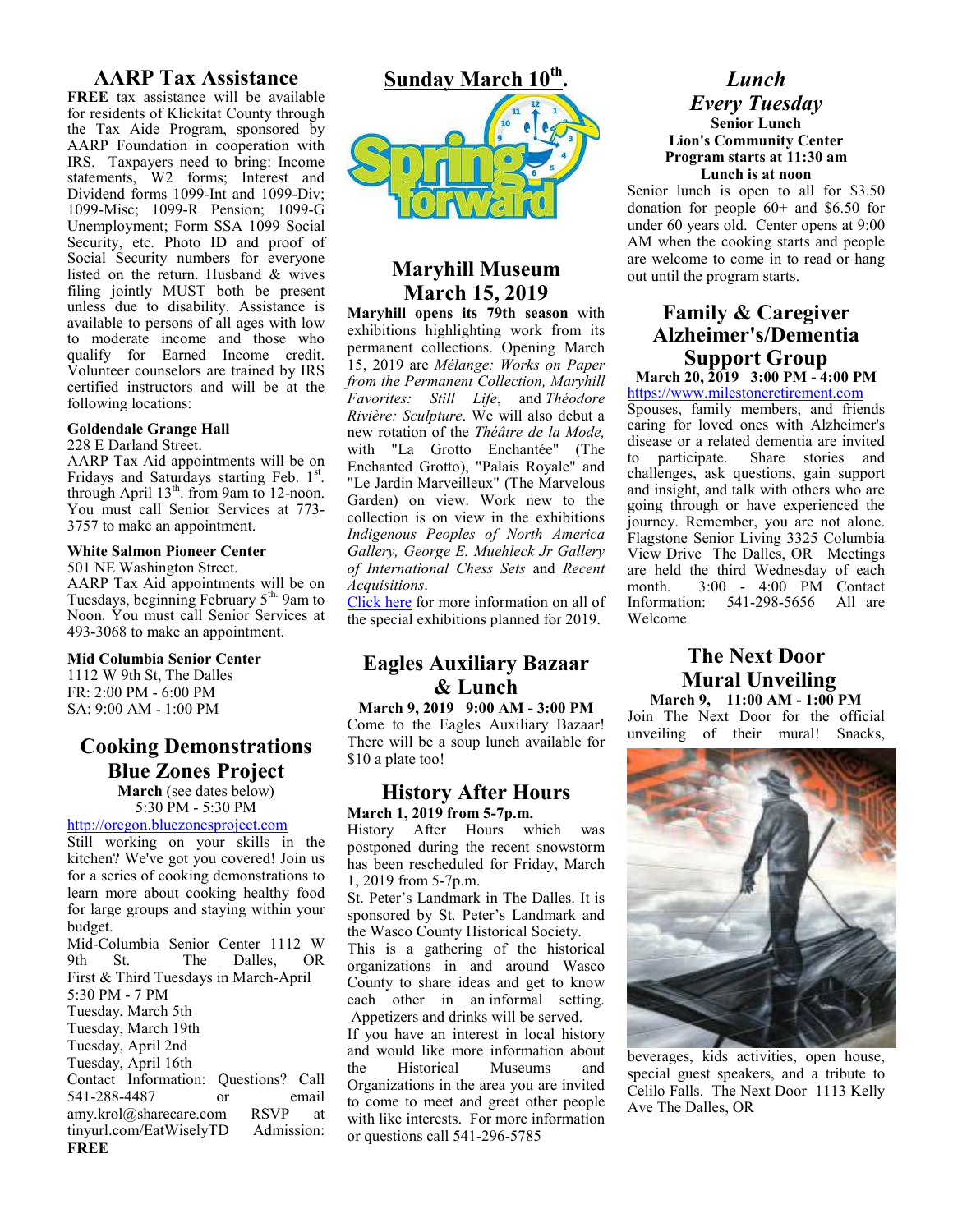# **Dallesport-Murdock Community Calendar**<br>Dallesport-Murdock Fire Dept. KCFD#6 Dallesport-Murdock Community Council

 **630 Central Ave. P.O. Box 215 767-1252 136 6th Ave. P.O. Box 8** 

 **Dallesport-Murdock Community Council 136 6<sup>th</sup> Ave. P.O. Box 8** 

**Post Office hours are 8am-2pm M-F Sat. 7:30am-11:00 for package pick up only Phone 767-1577**

| Omree nours are oum<br>$\sim$ and the same extra sector parameter $\mu$ and $\mu$<br><b>March 2019</b>                           |                                                                                                                                                         |                                                                                                   |                                                                                                                                                           |                                                               |                                                                    |                                                                                                                               |
|----------------------------------------------------------------------------------------------------------------------------------|---------------------------------------------------------------------------------------------------------------------------------------------------------|---------------------------------------------------------------------------------------------------|-----------------------------------------------------------------------------------------------------------------------------------------------------------|---------------------------------------------------------------|--------------------------------------------------------------------|-------------------------------------------------------------------------------------------------------------------------------|
| <b>Sun</b>                                                                                                                       | <b>Mon</b>                                                                                                                                              | <b>Tue</b>                                                                                        | <b>Wed</b>                                                                                                                                                | <b>Thu</b>                                                    | Fri                                                                | <b>Sat</b>                                                                                                                    |
| <b>AA Meetings</b><br><b>Wednesdays and</b><br><b>Sundays 7pm</b><br><b>Lyle School</b><br>Library<br>625 Keasey<br>360-870-3321 |                                                                                                                                                         | <b>Volunteer</b><br>Firefighters<br>meet<br><b>Tuesdays 6pm</b><br><b>Dallesport Fire</b><br>Hall |                                                                                                                                                           |                                                               | <b>Senior</b><br><b>Advisory</b><br><b>Meeting</b><br>10:30am-12pm | <b>First Saturday</b><br><b>Breakfast</b><br><b>Lyle Lions</b><br><b>Club</b><br>$7am-10am$<br><b>Everyone</b> is<br>welcome! |
| 3                                                                                                                                | 14<br><b>Lyle Lions Club</b><br>meeting.<br>Potluck at 6:00<br>pm; Mtg. at 6:30<br>pm. Call 509-<br>365-2921                                            | 5<br><b>Senior Lunch</b><br><b>Lyle 11:30am</b>                                                   | 6<br><b>Bookmobile</b><br><b>Lyle Market</b><br>$9:45-10:15$<br><b>Lyle High School</b><br>10:25-12:30<br><b>Dallesport Church</b><br>of Christ 1:45-3:00 | 7                                                             | 8                                                                  | $\overline{9}$                                                                                                                |
| 10<br><b>Daylight</b><br><b>Savings</b><br><b>Begins</b>                                                                         | 11                                                                                                                                                      | 12<br><b>Senior Lunch</b><br><b>Lyle 11:30am</b>                                                  | 13<br>Fire Dist. Biz<br>Meet 6pm<br><b>Commissioners</b><br>Meet 7pm<br><b>Water Dist.</b><br>Meet 6pm                                                    | $\overline{14}$<br>Community<br>Council<br><b>Meeting 7pm</b> | 15<br><b>Airport Board</b><br><b>Meeting 7am</b><br>@Airport       | 16<br><b>Fire Dist</b><br><b>Breakfast</b><br><b>Fundraiser</b><br>@ Fire Hall<br>$7-10am$                                    |
| $\overline{17}$<br><b>St Patrick's Day</b>                                                                                       | 18<br><b>Lyle Lions Club</b><br>meeting.<br>Potluck at 6:00<br>pm; Mtg. at 6:30<br>pm. Call 509-<br>365-2921                                            | 19<br><b>Senior Lunch</b><br><b>Lyle 11:30am</b>                                                  | 20<br><b>Spring Begins</b>                                                                                                                                | $\overline{21}$                                               | 22                                                                 | 23                                                                                                                            |
| 24                                                                                                                               | 25                                                                                                                                                      | 26<br><b>Senior Lunch</b><br><b>Lyle 11:30am</b>                                                  | 27                                                                                                                                                        | 28                                                            | 29                                                                 | 30                                                                                                                            |
| 31                                                                                                                               | <b>MARCH</b><br>Named for the Roman God of war, Mars.<br>This was the time of year to resume military<br>campaigns that had been interrupted by winter. |                                                                                                   |                                                                                                                                                           |                                                               |                                                                    |                                                                                                                               |